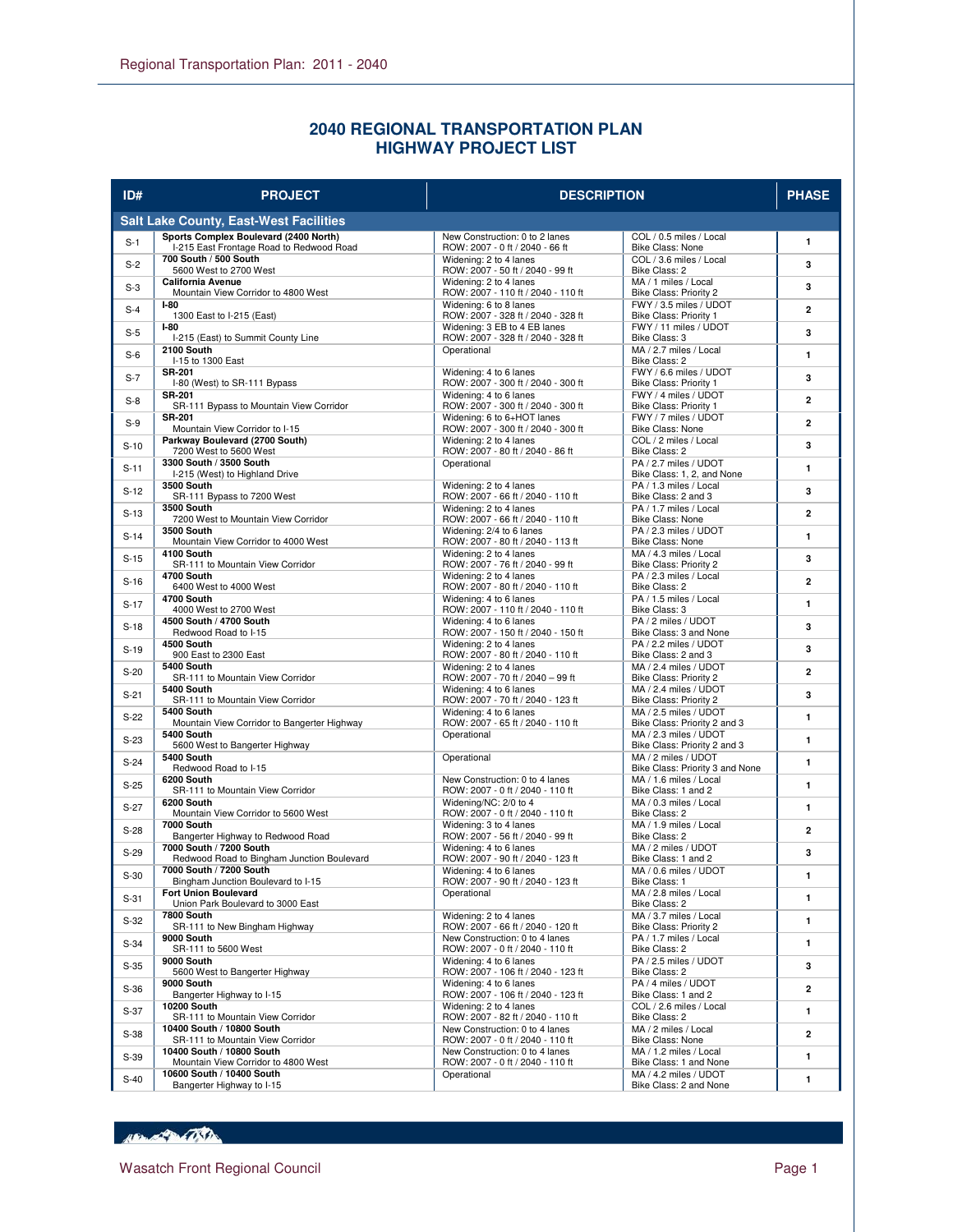| ID#    | <b>PROJECT</b>                                                               | <b>DESCRIPTION</b>                                                          |                                                            | <b>PHASE</b>            |
|--------|------------------------------------------------------------------------------|-----------------------------------------------------------------------------|------------------------------------------------------------|-------------------------|
| $S-41$ | <b>10600 South</b>                                                           | Widening: 2 to 4 lanes                                                      | MA / 0.9 miles / Local                                     | $\mathbf{1}$            |
|        | 1300 East to Highland Drive<br><b>11800 South</b>                            | ROW: 2007 - 86 ft / 2040 - 86 ft<br>Widening: 2 to 4 lanes                  | Bike Class: 1<br>MA / 2.4 miles / Local                    |                         |
| $S-42$ | SR-111 to 5600 West                                                          | ROW: 2007 - 66 ft / 2040 - 99 ft                                            | Bike Class: Priority 2                                     | $\overline{2}$          |
| $S-43$ | <b>11400 South</b><br>11800 South / 5600 West to Valdania Street (5200 West) | Widening: 2 to 4 lanes<br>ROW: 2007 - 80 ft / 2040 - 110 ft                 | MA / 1 miles / Local<br>Bike Class: Priority 2             | $\mathbf{1}$            |
| $S-45$ | <b>11400 South</b><br>1300 East to Highland Drive                            | Widening: 2 to 4 lanes<br>ROW: 2007 - 80 ft / 2040 - 99 ft                  | MA / 1.2 miles / Local<br>Bike Class: Priority 3 and None  | 3                       |
| $S-46$ | Herriman Parkway (12600 South)                                               | New Construction: 0 to 4 lanes                                              | PA / 1.5 miles / Local                                     | 3                       |
|        | 8000 West to 6000 West<br><b>12600 South</b>                                 | ROW: 2007 - 0 ft / 2040 - 110 ft<br>Widening: 4 to 6 lanes                  | Bike Class: 1 or 2<br>PA / 1.6 miles / Local               |                         |
| $S-47$ | Mountain View Corridor to Bangerter Highway                                  | ROW: 2007 - 106 ft / 2040 - 123 ft                                          | Bike Class: Priority 2                                     | $\overline{2}$          |
| $S-48$ | 12300 South / 12600 South<br>Redwood Road to 700 East                        | Widening: 4 to 6 lanes<br>ROW: 2007 - 106 ft / 2040 - 123 ft                | PA / 2 miles / UDOT<br>Bike Class: Priority 2              | $\overline{2}$          |
| $S-49$ | <b>Riverton Boulevard</b>                                                    | New Construction: 0 to 4 lanes                                              | COL / 0.6 miles / Local                                    | $\mathbf{1}$            |
| $S-50$ | 4570 West to 13400 South<br><b>13400 South</b>                               | ROW: 2007 - 0 ft / 2040 - 89 ft<br>Widening/NC: 2 to 4 lanes                | Bike Class: None<br>COL / 3 miles / Local                  | 3                       |
|        | 8000 West to Mountain View Corridor<br><b>13400 South</b>                    | ROW: 2007 - 66 ft / 2040 - 110 ft                                           | Bike Class: 2 and 3<br>COL / 1.7 miles / Local             |                         |
| $S-51$ | Mountain View Corridor to Bangerter Highway                                  | Widening: 4 to 6 lanes<br>ROW: 2007 - 66 ft / 2040 - 106 ft                 | Bike Class: 2                                              | 1                       |
| $S-52$ | <b>Juniper Crest</b><br>4800 West to Mountain View Corridor                  | New Construction: 0 to 6 lanes<br>ROW: 2007 - 0 ft / 2040 - 110 ft          | MA / 1 miles / Local<br>Bike Class: 2                      | $\mathbf{1}$            |
| $S-53$ | Juniper Crest / 14400 South                                                  | New Construction: 0 to 2 lanes                                              | COL / 0.9 miles / Local                                    | $\mathbf{1}$            |
|        | Mountain View Corridor to 3600 West<br><b>Traverse Ridge Road</b>            | ROW: 2007 - 0 ft / 2040 - 86 ft<br>Widening: 2 to 4 lanes                   | Bike Class: Priority 2 and 3<br>COL / 1.3 miles / Local    |                         |
| $S-54$ | Highland Drive to Mike Weir Drive                                            | ROW: 2007 - 89 ft / 2040 - 99 ft                                            | Bike Class: 2                                              | 3                       |
| $S-55$ | <b>Porter Rockwell Road</b><br>Redwood Road to 14600 South                   | New Construction: 0 to 4 lanes<br>ROW: 2007 - 0 ft / 2040 - 167 ft          | PA / 3 miles / Local<br>Bike Class: Priority 1 and 2       | 1                       |
|        | <b>Salt Lake County, North-South Facilities</b>                              |                                                                             |                                                            |                         |
| $S-56$ | SR-111 Bypass                                                                | Widening/NC: 0/2 to 4 lanes                                                 | PA / 2.5 miles / UDOT                                      | 3                       |
|        | SR-201 to SR-111<br><b>SR-111</b>                                            | ROW: 2007 - 55 ft / 2040 - 150 ft<br>Widening: 2 to 4 lanes                 | Bike Class: 1 and None<br>PA / 8.5 miles /Local-UDOT       |                         |
| $S-57$ | 5400 South to 11800 South                                                    | ROW: 2007 - 106 ft / 2040 - 106 ft                                          | Bike Class: Priority 2                                     | $\overline{2}$          |
| $S-58$ | 8000 West<br>11800 South to 13400 South                                      | New Construction: 0 to 4 lanes<br>ROW: 2007 - 0 ft / 2040 - 106 ft          | COL / 1.8 miles / Local<br>Bike Class: None                | 3                       |
| $S-59$ | <b>7200 West</b>                                                             | Widening: 2 to 4 lanes                                                      | MA / 2.5 miles / Local                                     | $\mathbf{1}$            |
|        | SR-201 to 3500 South<br><b>Mountain View Corridor</b>                        | ROW: 2007 - 66 ft / 2040 - 86 ft<br>New Construction: 0 to 4 lanes          | Bike Class: 3<br>PA / 3 miles / UDOT                       |                         |
| $S-61$ | SR-201 to 4100 South<br><b>Mountain View Corridor</b>                        | ROW: 2007 - 0 ft / 2040 - 328 ft                                            | Bike Class: Priority 1 & None<br>PA / 2.2 miles / UDOT     | $\mathbf{1}$            |
| $S-62$ | 4100 South to 5400 South                                                     | New Construction: 0 to 4 lanes<br>ROW: 2007 - 0 ft / 2040 - 328 ft          | Bike Class: Priority 1                                     | $\mathbf{1}$            |
| $S-63$ | <b>Mountain View Corridor</b><br>5400 South to Redwood Road                  | New Construction: 0 to 4 lanes<br>ROW: 2007 - 0 ft / 2040 - 328 ft          | PA / 14.4 miles / UDOT<br>Bike Class: Priority 1 & None    | $\mathbf{1}$            |
| $S-64$ | <b>Mountain View Corridor</b>                                                | New Construction: 0 to 4 lanes                                              | PA / 2.9 miles / UDOT                                      | $\overline{2}$          |
|        | Redwood Road to Utah County Line<br><b>Mountain View Corridor</b>            | ROW: 2007 - 0 ft / 2040 - 328 ft<br>Widening & Interchanges: 4 to 6 lanes   | Bike Class: Priority 1<br>FWY / 3 miles / UDOT             |                         |
| $S-66$ | SR-201 to 4100 South                                                         | ROW: 2007 - 328 ft / 2040 - 328 ft                                          | Bike Class: Priority 1 & None                              | $\overline{2}$          |
| $S-67$ | <b>Mountain View Corridor</b><br>4100 South to 5400 South                    | Widening & Interchanges: 4 to 6 lanes<br>ROW: 2007 - 328 ft / 2040 - 328 ft | FWY / 2.2 miles / UDOT<br>Bike Class: Priority 1           | $\overline{2}$          |
| $S-68$ | <b>Mountain View Corridor</b><br>5400 South to 9000 South                    | Widening & Interchanges: 4 to 6 lanes<br>ROW: 2007 - 328 ft / 2040 - 328 ft | FWY / 4.5 miles / UDOT<br>Bike Class: Priority 1 and None  | $\overline{2}$          |
| $S-69$ | <b>Mountain View Corridor</b>                                                | Widening & Interchanges: 4 to 6 lanes                                       | FWY / 1.5 miles / UDOT                                     | 3                       |
|        | 9000 South to 10200 South<br><b>Mountain View Corridor</b>                   | ROW: 2007 - 328 ft / 2040 - 328 ft<br>New Construction & Ints: 0 to 6 lanes | Bike Class: Priority 1 and None<br>FWY / 8.4 miles / UDOT  |                         |
| $S-70$ | 10200 South to Redwood Road                                                  | ROW: 2007 - 328 ft / 2040 - 328 ft                                          | Bike Class: Priority 1 & None                              | 3                       |
| $S-71$ | <b>Mountain View Corridor</b><br>Redwood Road to Utah County Line            | Widening & Interchanges: 4 to 6 lanes<br>ROW: 2007 - 328 ft / 2040 - 328 ft | FWY / 2.9 miles / UDOT<br>Bike Class: None                 | 2                       |
| $S-72$ | <b>Mountain View Corridor</b>                                                | Widening: 6 to 6+HOV lanes                                                  | FWY / 22.5 miles / UDOT                                    | 3                       |
| $S-73$ | SR-201 to Utah County Line<br><b>5600 West</b>                               | ROW: 2007 - 328 ft / 2040 - 328 ft<br>Widening: 2 to 4 lanes                | Bike Class: Priority 1 & None<br>MA / 3.1 miles / UDOT     | 1                       |
|        | I-80 to SR-201<br><b>5600 West</b>                                           | ROW: 2007 - 86 ft / 2040 - 120 ft<br>Operational                            | Bike Class: Priority 2<br>PA / 5 miles / Local-UDOT        |                         |
| $S-74$ | 2700 South to 6200 South                                                     |                                                                             | Bike Class: 2                                              | $\mathbf{1}$            |
| $S-75$ | <b>5600 West</b><br>6200 South to New Bingham Highway                        | Widen/ NC: 0/2 to 4 lanes<br>ROW: 2007 - 0 ft / 2040 - 110 ft               | MA / 3.1 miles / Local<br>Bike Class: 2                    | 1                       |
| $S-76$ | <b>5600 West</b>                                                             | Operational                                                                 | MA / 3.1 miles / Local                                     | $\overline{\mathbf{2}}$ |
|        | 6200 South to New Bingham Highway<br><b>5600 West</b>                        | Widening: 2 to 4 lanes                                                      | Bike Class: 2<br>COL / 1.5 miles / Local                   |                         |
| $S-77$ | New Bingham Highway to Old Bingham Highway                                   | ROW: 2007 - 66 ft / 2040 - 110 ft                                           | Bike Class: 2                                              | $\overline{2}$          |
| $S-78$ | <b>5600 West</b><br>Old Bingham Highway to 10400 South / 10800 South         | New Construction: 0 to 4 lanes<br>ROW: 2007 - 0 ft / 2040 - 86 ft           | COL / 1.7 miles / Local<br><b>Bike Class: None</b>         | 1                       |
| S-79   | <b>5600 West</b><br>11800 South to 13100 South                               | New Construction: 0 to 2 lanes<br>ROW: 2007 - 0 ft / 2040 - 86 ft           | COL / 3.2 miles / Local<br>Bike Class: 2                   | 1                       |
| $S-80$ | 5600 West Connection                                                         | New Construction: 0 to 2 lanes                                              | COL / 0.7 miles / Local                                    | $\mathbf{1}$            |
|        | 5600 West to 11800 South<br><b>4800 West</b>                                 | ROW: 2007 - 0 ft / 2040 - 66 ft<br>New Construction: 0 to 2 lanes           | Bike Class: 2 and None<br>COL / 0.9 miles / Local          |                         |
| $S-81$ | SR-201 to Lake Park Boulevard (2700 South)                                   | ROW: 2007 - 0 ft / 2040 - 86 ft                                             | Bike Class: Priority 3                                     | $\overline{\mathbf{2}}$ |
| $S-82$ | <b>4800 West</b><br>Skye Drive to Mountain View Corridor                     | New Construction: 0 to 2 lanes<br>ROW: 2007 - 0 ft / 2040 - 86 ft           | COL / 2.7 miles / Local<br>Bike Class: Priority 2 and None | 1                       |
| $S-83$ | 4570 West                                                                    | New Construction: 0 to 4 lanes                                              | COL / 1 miles / Local                                      | 1                       |
|        | 12600 South to 13400 South<br>4200 West / Riverton Boulevard                 | ROW: 2007 - 0 ft / 2040 - 89 ft<br>New Construction: 0 to 4 lanes           | Bike Class: None<br>COL / 1.5 miles / Local                |                         |
| $S-84$ | 13400 South to 14400 South                                                   | ROW: 2007 - 0 ft / 2040 - 89 ft                                             | Bike Class: None                                           | 1                       |

Boundary Com

L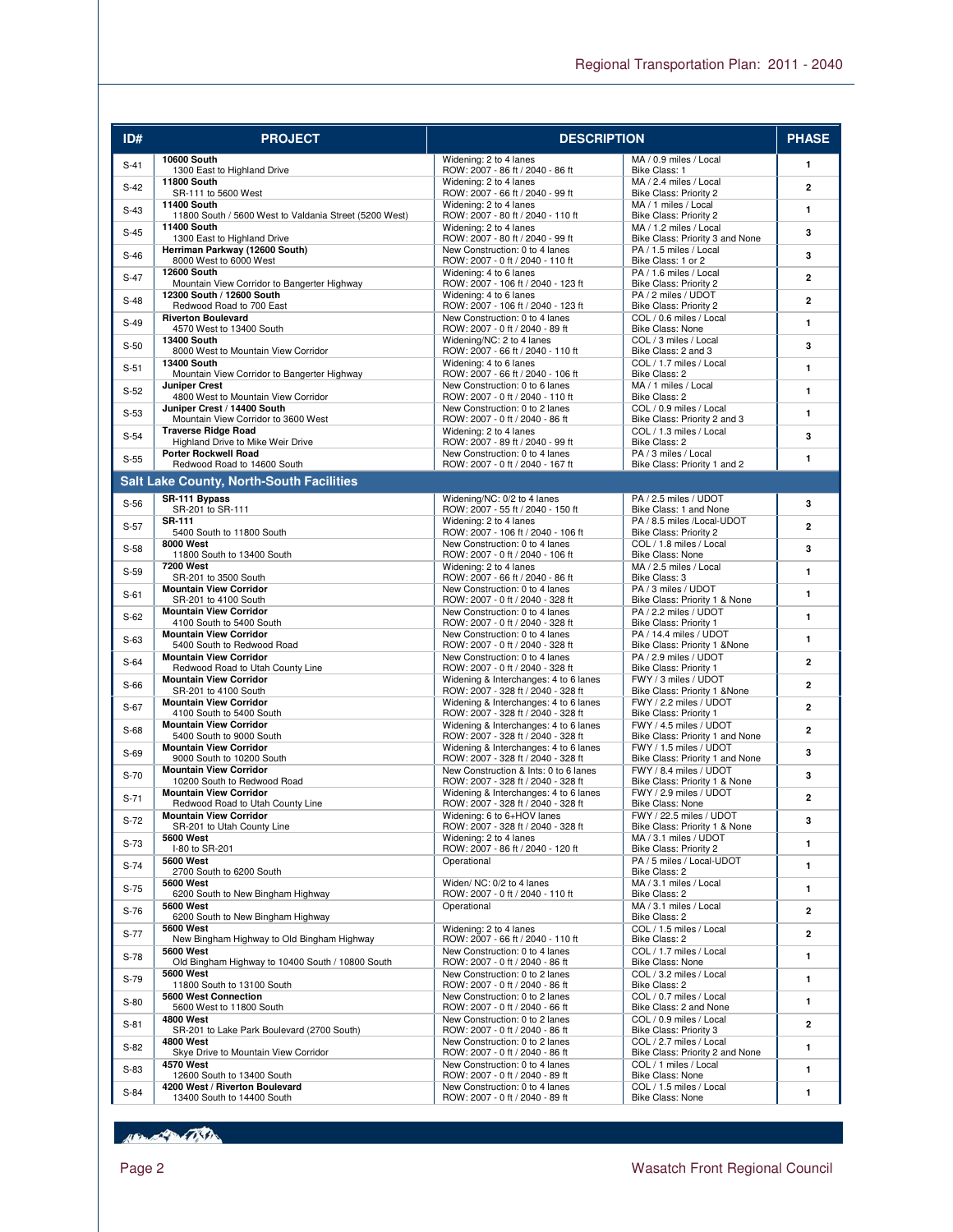| ID#     | <b>PROJECT</b>                                                       | <b>DESCRIPTION</b>                                                     |                                                          | <b>PHASE</b>   |
|---------|----------------------------------------------------------------------|------------------------------------------------------------------------|----------------------------------------------------------|----------------|
| $S-85$  | 4150 West                                                            | New Construction: 0 to 2 lanes                                         | COL / 0.6 miles / Local<br>Bike Class: None              | $\mathbf{1}$   |
| $S-86$  | 12600 South to Riverton Boulevard<br><b>3600 West</b>                | ROW: 2007 - 0 ft / 2040 - 66 ft<br>Widening: 2 to 4 lanes              | COL / 1.3 miles / Local                                  | 3              |
|         | 13400 South to 14400 South<br>3200 West                              | ROW: 2007 - 73 ft / 2040 - 89 ft<br>New Construction: 0 to 4 lanes     | Bike Class: Priority 3<br>COL / 0.7 miles / Local        |                |
| $S-87$  | California Avenue to 1820 South                                      | ROW: 2007 - 0 ft / 2040 - 99 ft                                        | Bike Class: 2                                            | $\overline{2}$ |
| $S-88$  | <b>3200 West</b><br>1820 South to Parkway Boulevard (2700 South)     | Widening: 2 to 4 lanes<br>ROW: 2007 - 0 ft / 2040 - 110 ft             | COL / 1.3 miles / Local<br>Bike Class: 2                 | $\overline{2}$ |
| $S-89$  | $1-215$<br>2100 North to I-80                                        | Widening: 6 to 8 lanes<br>ROW: 2007 - 328 ft / 2040 - 328 ft           | FWY / 3.3 miles / UDOT<br>Bike Class: None               | 3              |
| $S-90$  | I-215 Frontage Road                                                  | New Construction: 0 to 1 lanes                                         | COL / 2.1 miles / Local                                  | $\mathbf{1}$   |
|         | 2700 South to 4100 South<br><b>Redwood Road</b>                      | ROW: 2007 - 0 ft / 2040 - 66 ft<br>Widening: 2 to 4 lanes              | Bike Class: None<br>MA / 3 miles / UDOT                  |                |
| $S-91$  | I-215 (North) to 1000 North<br><b>Redwood Road</b>                   | ROW: 2007 - 110 ft / 2040 - 110 ft<br>Operational                      | Bike Class: 2<br>PA / 3.9 miles / UDOT                   | 3              |
| $S-92$  | SR-201 to 4700 South                                                 |                                                                        | Bike Class: 1, 2, and None                               | $\mathbf{1}$   |
| $S-93$  | <b>Redwood Road</b><br>9000 South to Bangerter Highway               | Widening: 4 to 6 lanes<br>ROW: 2007 - 66 ft / 2040 - 123 ft            | PA / 6 miles / UDOT<br>Bike Class: Priority 2 and None   | 3              |
| $S-94$  | <b>Redwood Road</b><br>9000 South to 11400 South                     | Operational                                                            | PA / 3 miles / UDOT                                      | 1              |
| $S-95$  | <b>Redwood Road</b>                                                  | Widening: 2 to 4 lanes                                                 | Bike Class: Priority 2 and None<br>PA / 1.5 miles / UDOT | $\mathbf{1}$   |
|         | 12600 South to Bangerter Highway<br><b>Redwood Road</b>              | ROW: 2007 - 66 ft / 2040 - 99 ft<br>Widening: 4 to 6 lanes             | Bike Class: Priority 2<br>PA / 2.7 miles / UDOT          |                |
| $S-96$  | Bangerter Highway to Porter Rockwell Road                            | ROW: 2007 - 106 ft / 2040 - 123 ft                                     | Bike Class: Priority 2                                   | 3              |
| $S-97$  | <b>1200 West</b><br>3100 South to 3300 South                         | New Construction: 0 to 4 lanes<br>ROW: 2007 - 0 ft / 2040 - 86 ft      | COL / 0.5 miles / Local<br>Bike Class: 3                 | $\mathbf{1}$   |
| S-98    | <b>Bingham Junction Boulevard</b><br>7800 South to 8400 South        | New Construction: 0 to 2 lanes<br>ROW: 2007 - 0 ft / 2040 - 86 ft      | MA / 2.8 miles / Local<br>Bike Class: 2                  | $\mathbf{1}$   |
| $S-99$  | Galena Park Boulevard                                                | New Construction: 0 to 4 lanes                                         | COL / 1.8 miles / Local                                  | $\mathbf{1}$   |
|         | 12300 South to 13490 South<br>Lone Peak Parkway                      | ROW: 2007 - 0 ft / 2040 - 89 ft<br>Widening: 2 to 4 lanes              | Bike Class: 1 and 3<br>COL / 1.2 miles / Local           |                |
| $S-100$ | 11400 South to 12300 South                                           | ROW: 2007 - 65 ft / 2040 - 99 ft                                       | Bike Class: 2                                            | 3              |
| $S-101$ | Lone Peak Parkway<br>12300 South to Bangerter Highway                | New Construction: 0 to 4 lanes<br>ROW: 2007 - 0 ft / 2040 - 99 ft      | COL / 2 miles / Local<br>Bike Class: 2                   | 1              |
| $S-103$ | I-15 Collectors<br>10000 South to 10600 South                        | Collector/Distributor: 0 to 1 lanes<br>ROW: 2007 - 0 ft / 2040 - 66 ft | COL / 0.7 miles / Local<br>Bike Class: None              | $\overline{2}$ |
| $S-104$ | $1-15$                                                               | Widening: 7+HOV to 8+HOV lanes                                         | FWY / 1.6 miles / UDOT                                   | $\mathbf{1}$   |
| $S-105$ | 12300 South to Bangerter Highway<br>$1-15$                           | ROW: 2007 - 328 ft / 2040 - 328 ft<br>Widening: 6/7+HOV to 8+HOV lanes | <b>Bike Class: None</b><br>FWY / 3.9 miles / UDOT        | $\mathbf{1}$   |
|         | Bangerter Highway to Utah County Line<br>$1-15$                      | ROW: 2007 - 328 ft / 2040 - 328 ft<br>Widening: 8+HOV to 10+HOV lanes  | Bike Class: None<br>FWY / 3.9 miles / UDOT               |                |
| $S-106$ | Bangerter Highway to Utah County Line                                | ROW: 2007 - 328 ft / 2040 - 328 ft                                     | Bike Class: None                                         | $\overline{2}$ |
| S-107   | <b>Cottonwood Street</b><br>4500 South to Vine Street                | New Construction: 0 to 2 lanes<br>ROW: 2007 - 0 ft / 2040 - 89 ft      | COL / 0.9 miles / Local<br>Bike Class: None              | $\overline{2}$ |
| S-108   | <b>State Street</b><br>600 South to I-215                            | Operational                                                            | MA / 8.6 miles / UDOT<br><b>Bike Class: None</b>         | $\mathbf{2}$   |
| S-109   | <b>State Street</b>                                                  | Operational                                                            | MA / 7.2 miles / UDOT                                    | $\mathbf{1}$   |
|         | I-215 to 12300 South<br><b>State Street</b>                          | Widening: 4 to 6 lanes                                                 | Bike Class: None<br>MA / 3.3 miles / UDOT                |                |
| $S-110$ | 6200 South to 9000 South<br><b>900 East</b>                          | ROW: 2007 - 100 ft / 2040 - 110 ft<br>Operational                      | Bike Class: None<br>COL / 1.7 miles / Local              | $\mathbf{1}$   |
| $S-111$ | 3300 South to 4500 South                                             |                                                                        | Bike Class: Priority 2                                   | $\mathbf{1}$   |
| $S-112$ | 900 East / 700 East<br>Fort Union Boulevard to 9400 South            | Widening: 4 to 6 lanes<br>ROW: 2007 - 106 ft / 2040 - 123 ft           | PA / 3 miles / UDOT<br>Bike Class: Priority 2 and 3      | 3              |
| $S-113$ | <b>700 East</b>                                                      | Widening: 2 to 4 lanes                                                 | PA / 1.2 miles / UDOT                                    | $\mathbf{1}$   |
| $S-114$ | 11400 South to 12300 South<br>Union Park Boulevard / 1300 East       | ROW: 2007 - 80 ft / 2040 - 110 ft<br>Operational                       | Bike Class: Priority 2<br>MA / 1.2 miles / Local         | 1              |
|         | Fort Union Boulevard to 7800 South<br><b>Highland Drive</b>          | Operational                                                            | Bike Class: 1 and None<br>PA / 2 miles / Local           |                |
| $S-115$ | Murray Holladay Boulevard to Van Winkle Expressway                   |                                                                        | Bike Class: None                                         | 2              |
| S-116   | 2000 East<br>Fort Union Boulevard to 9400 South                      | Widening: 4 to 6 lanes<br>ROW: 2007 - 106 ft / 2040 - 123 ft           | PA / 3.1 miles / Local<br>Bike Class: Priority 2         | 3              |
| $S-117$ | <b>Highland Drive</b><br>9400 South to 9800 South                    | Widening: 2 to 4 lanes<br>ROW: 2007 - 106 ft / 2040 - 114 ft           | PA / 0.5 miles / Local<br>Bike Class: Priority 2         | $\mathbf{2}$   |
| $S-118$ | <b>Highland Drive</b>                                                | New Construction: 0 to 4 lanes                                         | PA / 2.8 miles / Local                                   | 3              |
|         | 9800 South to Draper City Limit<br><b>Highland Drive</b>             | ROW: 2007 - 0 ft / 2040 - 114 ft<br>Widening: 2 to 4 lanes             | Bike Class: Priority 2<br>PA/MA / 5.8 miles / Local      |                |
| S-119   | Draper City Limit to 14600 South<br><b>Highland Drive Connection</b> | ROW: 2007 - 106 ft / 2040 - 114 ft                                     | Bike Class: Priority 2<br>PA / 1.8 miles / Local         | 3              |
| $S-120$ | Traverse Ridge Road to 13800 South                                   | Widening: 2 to 4 lanes<br>ROW: 2007 - 106 ft / 2040 - 114 ft           | Bike Class: 2 and None                                   | 3              |
| $S-121$ | 500 South / Foothill Drive<br>1300 East to 2300 East                 | Operational                                                            | PA / 2.4 miles / UDOT<br>Bike Class: 2 and 3             | 1              |
| S-122   | <b>Foothill Boulevard</b><br>2300 East to I-80                       | Widening: 4 to 6 lanes<br>ROW: 2007 - 110 ft / 2040 - 110 ft           | PA / 2.4 miles / UDOT                                    | 3              |
|         | <b>Salt Lake County, Spot Facilities</b>                             |                                                                        | Bike Class: Priority 1 and 2                             |                |
|         | SR-201 Interchange                                                   | Upgrade                                                                | FWY / UDOT                                               |                |
| S-123   | @ 1-80                                                               |                                                                        | Bike Class: Priority 2                                   | $\overline{2}$ |
| $S-124$ | SR-201 Interchange<br>@ SR-111 Bypass                                | New Construction                                                       | FWY / UDOT<br>Bike Class: Priority 3                     | 3              |
| $S-125$ | SR-201 Interchange<br>@ 8400 West                                    | New Construction                                                       | FWY / UDOT<br>Bike Class: Priority 3                     | $\overline{2}$ |
| $S-126$ | SR-201 Interchange                                                   | New Construction                                                       | FWY / UDOT                                               | 2              |
|         | @7200 West                                                           |                                                                        | Bike Class: Priority 3                                   |                |

Boundary Com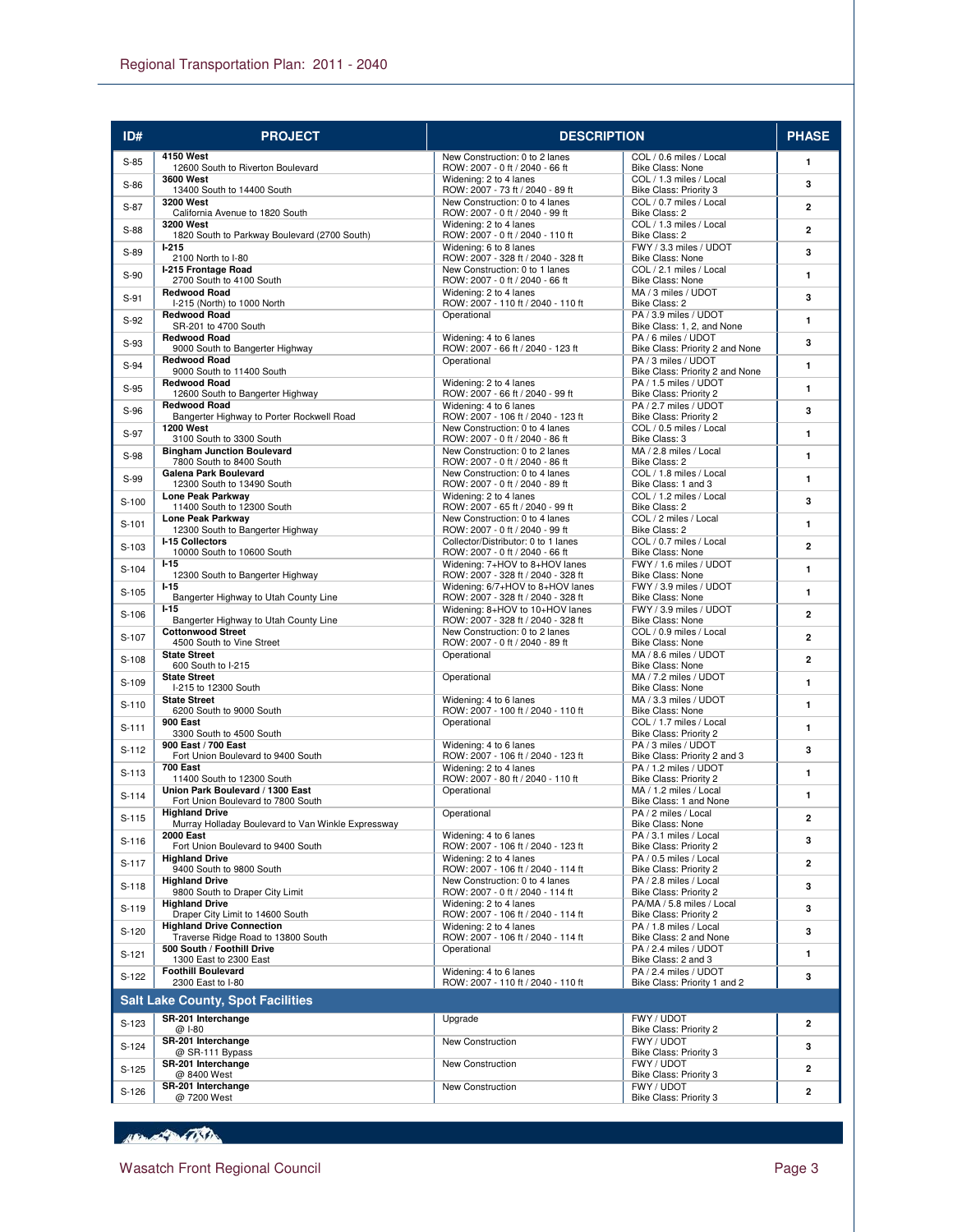| ID#     | <b>PROJECT</b>                                                                 | <b>DESCRIPTION</b>                                                 |                                                   | <b>PHASE</b>   |
|---------|--------------------------------------------------------------------------------|--------------------------------------------------------------------|---------------------------------------------------|----------------|
| S-127   | SR-201 Interchange                                                             | Upgrade                                                            | FWY / UDOT                                        | 3              |
| $S-128$ | @ I-215<br>SR-111 Rail Road Structure                                          | Widening: 2 to 4 lanes                                             | Bike Class: None<br>PA/UDOT                       | $\mathbf{1}$   |
|         | @ 4300 South<br>5600 West Rail Road Crossing                                   | New Construction: 2 to 4 lanes                                     | Bike Class: Priority 2<br>PA/UDOT                 |                |
| $S-130$ | @ 750 South<br>4800 West Overpass                                              | New Construction: 0 to 2 lanes                                     | Bike Class: Priority 2<br>COL / Local             | $\mathbf{1}$   |
| $S-131$ | @ SR-201                                                                       |                                                                    | Bike Class: Priority 3                            | $\overline{a}$ |
| $S-133$ | Bangerter Highway Interchange<br>@ SR-201                                      | Upgrade                                                            | FWY / UDOT<br>Bike Class: None                    | 3              |
| $S-140$ | Bangerter Highway Interchange<br>@ 6200 South                                  | New Construction                                                   | FWY / UDOT<br>Bike Class: 2                       | 3              |
| $S-141$ | Bangerter Highway Interchange<br>@ 7000 South                                  | New Construction                                                   | FWY / UDOT                                        | 3              |
| $S-142$ | Bangerter Highway Interchange                                                  | New Construction                                                   | Bike Class: 2<br>FWY / UDOT                       | $\mathbf{1}$   |
| $S-143$ | @7800 South<br>Bangerter Highway Interchange                                   | New Construction                                                   | Bike Class: Priority 2<br>FWY / UDOT              | 3              |
|         | @ 9000 South<br>Bangerter Highway Interchange                                  | New Construction                                                   | Bike Class: 2<br>FWY / UDOT                       |                |
| $S-144$ | @ 9800 South                                                                   |                                                                    | Bike Class: Priority 2                            | 3              |
| $S-145$ | Bangerter Highway Interchange<br>@ 10400 South                                 | New Construction                                                   | FWY / UDOT<br>Bike Class: 2                       | 3              |
| $S-146$ | Bangerter Highway Interchange<br>@ 11400 South                                 | New Construction                                                   | FWY / UDOT<br>Bike Class: Priority 2              | 3              |
| $S-147$ | Bangerter Highway Interchange<br>@ 12600 South                                 | New Construction                                                   | FWY / UDOT<br>Bike Class: Priority 2              | 3              |
| $S-148$ | Bangerter Highway Interchange                                                  | New Construction                                                   | FWY / UDOT                                        | $\overline{2}$ |
| $S-149$ | @ 13400 South<br><b>Bangerter Highway Interchange</b>                          | New Construction                                                   | Bike Class: 2<br>FWY / UDOT                       | 3              |
|         | @ 2700 West<br>Bangerter Highway Interchange                                   | New Construction                                                   | Bike Class: None<br>FWY / UDOT                    |                |
| $S-150$ | @ Redwood Road                                                                 |                                                                    | Bike Class: Priority 2                            | 3              |
| $S-151$ | <b>Bangerter Highway Interchange</b><br>@ 600 West                             | New Construction                                                   | FWY / UDOT<br>Bike Class: None                    | $\mathbf{1}$   |
| $S-152$ | Bangerter Highway Interchange<br>@ 1-15                                        | Upgrade                                                            | FWY / UDOT<br>Bike Class: None                    | $\overline{2}$ |
| $S-154$ | I-215 Interchange<br>@ 5400 South                                              | New Construction                                                   | FWY / UDOT<br>Bike Class: Priority 3              | 3              |
| $S-155$ | I-215 Interchange                                                              | Upgrade                                                            | FWY / UDOT                                        | 3              |
| $S-156$ | @ Redwood Road (South)<br>I-15 Interchange                                     | New Construction: 0 to 2 lanes                                     | Bike Class: None<br>FWY / UDOT                    | 3              |
|         | @ 100 South (HOV Ramps)<br>I-15 Interchange                                    | Upgrade                                                            | Bike Class: None<br>FWY / UDOT                    |                |
| $S-157$ | @ I-215 (South)<br>13800 South Overpass                                        | New Construction: 0 to 2 lanes                                     | Bike Class: None<br>COL / Local                   | 3              |
| $S-158$ | @ I-15                                                                         |                                                                    | Bike Class: Priority 2                            | 3              |
| $S-160$ | I-15 Interchange<br>@ 14600 South                                              | Upgrade                                                            | FWY / UDOT<br>Bike Class: Priority 2              | $\overline{2}$ |
| $S-161$ | I-80 Interchange<br>@ I-215 / Foothill Drive                                   | Upgrade                                                            | FWY UDOT<br>Bike Class: 3                         | $\overline{2}$ |
| S-163   | <b>Avalanche Snow Shed</b><br>Little Cottonwood Canyon Road @ Whitepine Chutes | New Construction                                                   | <b>MA UDOT</b><br>Bike Class: 2                   | 3              |
|         | <b>Davis County, East-West Facilities</b>                                      |                                                                    |                                                   |                |
| $D-1$   | 1800 North                                                                     | Widening: 2 to 4 lanes                                             | MA / 2 miles / UDOT                               | $\overline{2}$ |
| $D-2$   | West Davis Corridor to 2000 West<br>1800 North                                 | ROW: 2007 - 80 ft / 2040 - 99 ft<br>Widening: 2 to 4 lanes         | Bike Class: Priority 2<br>MA / 2 miles / UDOT     | 1              |
|         | 2000 West to SR-126<br><b>SR-193 Extension</b>                                 | ROW: 2007 - 66 ft / 2040 - 99 ft<br>New Construction: 0 to 4 lanes | Bike Class: Priority 2<br>MA / 2.2 miles / UDOT   |                |
| $D-3$   | West Davis Corridor to 2000 West                                               | ROW: 2007 - 0 ft / 2040 - 110 ft                                   | Bike Class: Priority 2                            | $\overline{a}$ |
| $D-4$   | <b>SR-193 Extension</b><br>2000 West to State Street                           | New Construction: 0 to 4 lanes<br>ROW: 2007 - 0 ft / 2040 - 110 ft | MA / 2.9 miles / UDOT<br>Bike Class: Priority 2   | 1              |
| D-6     | <b>SR-193</b><br>I-15 to US-89                                                 | Operational                                                        | MA / 5 miles / UDOT<br>Bike Class: Priority 2     | 1              |
| $D-7$   | Syracuse Road (SR-127)<br>West Davis Corridor to 2000 West                     | Widening: 2 to 4 lanes<br>ROW: 2007 - 66 ft / 2040 - 110 ft        | MA / 1 miles / UDOT<br>Bike Class: Priority 2     | 1              |
| D-8     | <b>Antelope Drive</b>                                                          | New Construction: 0 to 2 lanes                                     | MA / 0.3 miles / Local                            | 1              |
| $D-9$   | Oak Forest Drive (2500 East) to US-89<br>Gordon Avenue (1000 North)            | ROW: 2007 - 0 ft / 2040 - 86 ft<br>Widening: 2 to 4 lanes          | Bike Class: Priority 2<br>COL / 0.7 miles / Local | $\overline{2}$ |
|         | Fairfield Road to 1600 East<br>Gordon Avenue (1000 North)                      | ROW: 2007 - 66 ft / 2040 - 86 ft<br>New Construction: 0 to 4 lanes | Bike Class: None<br>COL / 1.3 miles / Local       |                |
| $D-10$  | 1600 East to US-89<br><b>Hill Field Road Extension</b>                         | ROW: 2007 - 0 ft / 2040 - 86 ft<br>Widening: 2 to 4 lanes          | Bike Class: None<br>MA / 1.5 miles / Local        | 2              |
| $D-11$  | 3650 West (Layton) to 2200 West (Layton)                                       | ROW: 2007 - 60 ft / 2040 - 110 ft                                  | Bike Class: 2                                     | 3              |
| $D-12$  | <b>Layton Parkway</b><br>West Davis Corridor to Flint Street                   | New Construction: 0 to 4 lanes<br>ROW: 2007 - 0 ft / 2040 - 86 ft  | MA / 2.6 miles / Local<br>Bike Class: None        | $\mathbf{1}$   |
| $D-13$  | 200 North (Kaysville)<br>West Davis Corridor to I-15                           | Widening: 2 to 4 lanes<br>ROW: 2007 - 60 ft / 2040 - 99 ft         | MA / 2.1 miles / Local<br>Bike Class: Priority 2  | 3              |
| $D-14$  | 2600 South / 1100 North<br>Redwood Road to I-15                                | Operational                                                        | MA / 1.4 miles / Local<br>Bike Class: Priority 2  | 1              |
| $D-15$  | <b>Center Street</b>                                                           | Operational                                                        | COL / 1.1 miles / Local                           | $\mathbf{1}$   |
|         | Redwood Road to US-89                                                          |                                                                    | Bike Class: Priority 1                            |                |

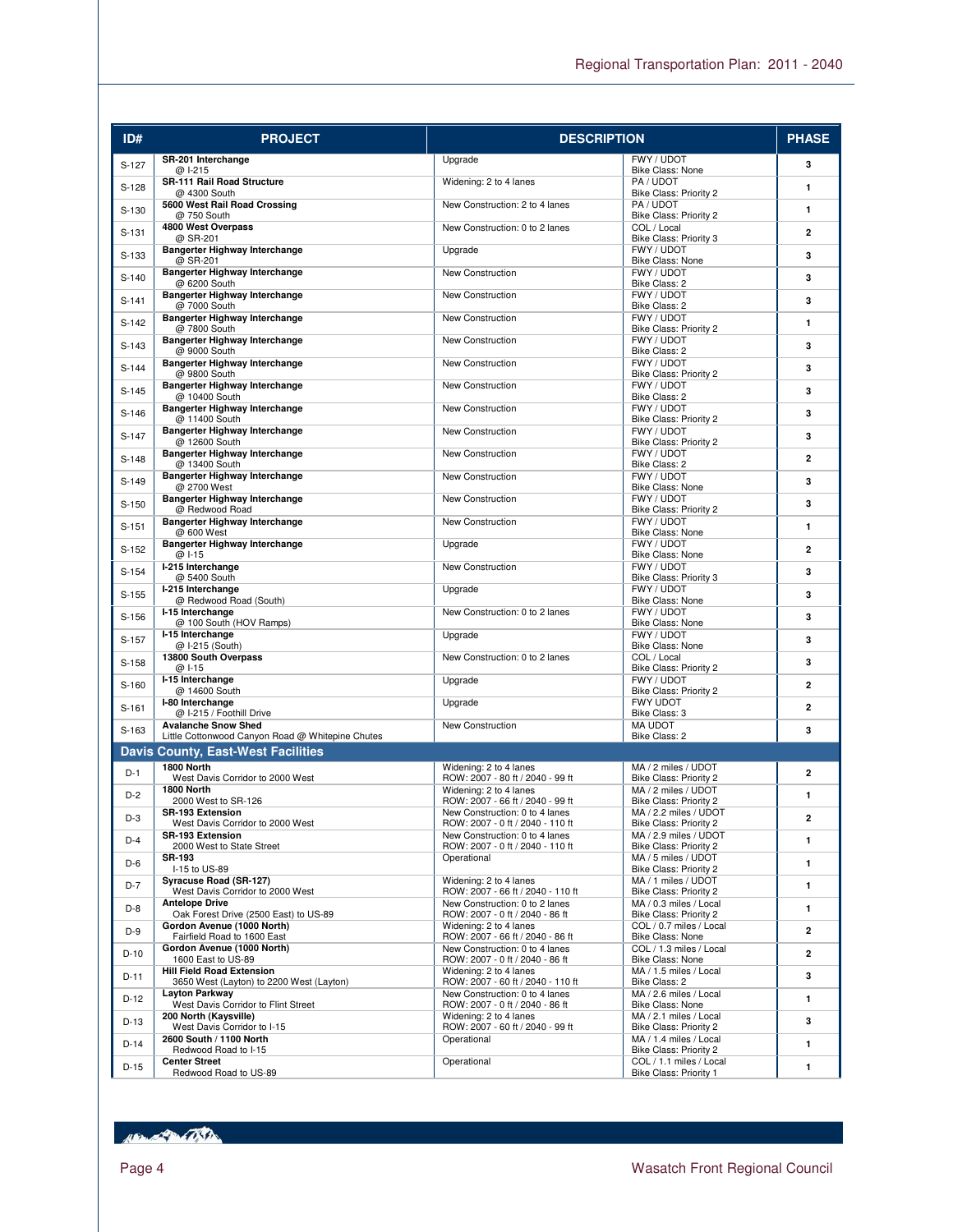| ID#    | <b>PROJECT</b>                                                               | <b>DESCRIPTION</b>                                                 |                                                   | <b>PHASE</b>   |
|--------|------------------------------------------------------------------------------|--------------------------------------------------------------------|---------------------------------------------------|----------------|
|        | <b>Davis County, North-South Facilities</b>                                  |                                                                    |                                                   |                |
| $D-16$ | <b>West Davis Corridor</b>                                                   | New Construction: 0 to 4 lanes                                     | FWY / 4.8 miles / UDOT                            | $\overline{2}$ |
| $D-17$ | Weber County Line to Syracuse Road<br><b>West Davis Corridor</b>             | ROW: 2007 - 0 ft / 2040 - 320 ft<br>New Construction: 0 to 4 lanes | Bike Class: Priority 1<br>FWY / 11.8 miles / UDOT | $\mathbf{1}$   |
|        | Syracuse Road to I-15 / US-89 / Legacy Parkway<br><b>West Davis Corridor</b> | ROW: 2007 - 0 ft / 2040 - 320 ft<br><b>Corridor Preservation</b>   | Bike Class: Priority 1<br>FWY / 4.8 miles / UDOT  |                |
| $D-18$ | Weber County Line to Syracuse Road<br><b>3000 West</b>                       | ROW: 2007 - 0 ft / 2040 - 320 ft                                   | Bike Class: Priority 1<br>COL / 0.5 miles / Local | 1              |
| $D-19$ | 6000 South (Weber County) to 2300 North                                      | New Construction: 0 to 2 lanes<br>ROW: 2007 - 0 ft / 2040 - 75 ft  | Bike Class: Priority 2                            | $\mathbf{1}$   |
| $D-20$ | 2000 West (SR-108)<br>Weber County Line to Syracuse Road (SR-108)            | Widening: 2 to 4 lanes<br>ROW: 2007 - 66 ft / 2040 - 110 ft        | MA / 4.4 miles / UDOT<br>Bike Class: Priority 2   | 1              |
| $D-21$ | <b>2000 West</b>                                                             | Widening: 2 to 4 lanes                                             | COL / 1.5 miles / Local                           | 3              |
| $D-22$ | Syracuse Road (SR-108) to West Davis Corridor<br>3650 West (Layton)          | ROW: 2007 - 66 ft / 2040 - 99 ft<br>New Construction: 0 to 2 lanes | Bike Class: Priority 2<br>COL / 0.7 miles / Local | 3              |
|        | 700 North to Gentile Street<br>2700 West (Layton)                            | ROW: 2007 - 0 ft / 2040 - 66 ft<br>New Construction: 0 to 4 lanes  | Bike Class: None<br>COL / 1.8 miles / Local       |                |
| $D-23$ | Gordon Avenue to Layton Parkway                                              | ROW: 2007 - 0 ft / 2040 - 99 ft                                    | Bike Class: 2                                     | 3              |
| $D-24$ | <b>Redwood Road</b><br>500 South to 2600 South                               | Widening: 2 to 4 lanes<br>ROW: 2007 - 100 ft / 2040 - 110 ft       | MA / 1.7 miles / UDOT<br>Bike Class: Priority 2   | $\overline{2}$ |
| $D-25$ | $1 - 15$<br>Weber County Line to Hill Field Road (SR-232)                    | Widening: 6 to 6+HOV lanes<br>ROW: 2007 - 328 ft / 2040 - 328 ft   | FWY / 6.3 miles / UDOT<br>Bike Class: None        | $\mathbf{1}$   |
| $D-26$ | $1 - 15$                                                                     | Widening: 8 to 8+HOV lanes                                         | FWY / 10.6 miles / UDOT                           | $\mathbf{1}$   |
| $D-28$ | US-89 (Farmington) to I-215<br><b>US-89</b>                                  | ROW: 2007 - 328 ft / 2040 - 328 ft<br>Widening: 4 to 6 lanes       | Bike Class: None<br>FWY / 3.2 miles / UDOT        | 2              |
|        | I-84 to Antelope Drive<br><b>US-89</b>                                       | ROW: 2007 - 120 ft / 2040 - 150 ft<br>Widening: 4 to 6 lanes       | Bike Class: Priority 2<br>FWY / 7.4 miles / UDOT  |                |
| $D-29$ | Antelope Drive to I-15 (Farmington)                                          | ROW: 2007 - 120 ft / 2040 - 150 ft                                 | Bike Class: Priority 2                            | 3              |
|        | <b>Davis County, Spot Facilities</b>                                         |                                                                    |                                                   |                |
| $D-30$ | 1800 North Overpass<br>@ 500 West Rail Road Crossing                         | New Construction: 2 to 4 lanes                                     | MA / UDOT<br>Bike Class: Priority 2               | $\mathbf{1}$   |
| $D-31$ | I-15 Interchange                                                             | New Construction                                                   | FWY / UDOT                                        | 1              |
|        | @ 1800 North<br>I-15 Interchange                                             | Upgrade                                                            | Bike Class: Priority 2<br>FWY / UDOT              | 3              |
| $D-32$ | @ 650 North<br>I-15 Interchange                                              | Upgrade                                                            | <b>Bike Class: None</b><br>FWY / UDOT             |                |
| $D-33$ | @ Syracuse Road                                                              |                                                                    | Bike Class: Priority 2                            | 3              |
| $D-35$ | I-15 Interchange<br>@ Hill Field Road                                        | Upgrade                                                            | FWY / UDOT<br>Bike Class: None                    | $\overline{a}$ |
| $D-36$ | I-15 Interchange<br>@ Shepard Lane                                           | New Construction                                                   | FWY / UDOT                                        | 1              |
| $D-37$ | I-15 Interchange                                                             | Upgrade                                                            | <b>Bike Class: None</b><br>FWY / UDOT             | 3              |
|        | @ Parrish Lane<br>I-15 Interchange                                           | Upgrade                                                            | Bike Class: Priority 2<br>FWY / UDOT              |                |
| $D-38$ | @ 400 North / 500 West                                                       |                                                                    | Bike Class: None                                  | 3              |
| D-39   | I-15 Interchange<br>@ 500 South                                              | Upgrade                                                            | FWY / UDOT<br>Bike Class: Priority 2              | 3              |
| $D-40$ | I-15 Interchange<br>@ 2600 South                                             | Upgrade                                                            | FWY / UDOT<br>Bike Class: Priority 2              | 3              |
| $D-41$ | 2600 South / 1100 North                                                      | New Construction                                                   | MA / Local                                        | 2              |
| $D-42$ | @ 1150 West Rail Road Crossing<br>Legacy Parkway Interchange                 | New Construction                                                   | Bike Class: Priority 2<br>FWY / UDOT              | 3              |
|        | @ Center Street<br>US-89 Interchange                                         | New Construction                                                   | Bike Class: Priority 1<br>FWY / UDOT              |                |
| $D-45$ | @ Antelope Drive                                                             |                                                                    | Bike Class: Priority 2                            | $\mathbf{1}$   |
| $D-46$ | US-89 Interchange<br>@ Gordon Avenue                                         | New Construction                                                   | FWY / UDOT<br>Bike Class: Priority 2              | $\overline{2}$ |
| D-47   | US-89 Interchange<br>@ Oakhills Drive (SR-109)                               | New Construction                                                   | FWY / UDOT<br>Bike Class: Priority 2              | 2              |
| $D-48$ | US-89 Interchange                                                            | New Construction                                                   | FWY / UDOT                                        | 1              |
|        | @ 400 North (Fruit Heights)<br><b>Nicholl's Road Overpass</b>                | New Construction: 0 to 2 lanes                                     | Bike Class: Priority 2<br>COL / Local             |                |
| $D-49$ | @ US-89                                                                      |                                                                    | Bike Class: None                                  | 3              |
|        | <b>Weber County, East-West Facilities</b>                                    |                                                                    |                                                   |                |
| $W-1$  | <b>Skyline Drive (North)</b><br>US-89 to 450 East                            | New Construction: 0 to 2 lanes<br>ROW: 2007 - 0 ft / 2040 - 86 ft  | COL / 3.6 miles / Local<br>Bike Class: Priority 3 | 1              |
| $W-2$  | <b>Skyline Drive (North)</b><br>450 East to 2600 North                       | New Construction: 0 to 2 lanes                                     | COL / 3.1 miles / Local                           | 2              |
| W-3    | 1700 North                                                                   | ROW: 2007 - 0 ft / 2040 - 86 ft<br>New Construction: 0 to 2 lanes  | Bike Class: Priority 3<br>COL / 1.2 miles / Local | 3              |
|        | US-89 to 400 East<br>Larsen Lane                                             | ROW: 2007 - 0 ft / 2040 - 66 ft<br>Widening: 2 to 4 lanes          | Bike Class: 1<br>MA / 0.5 miles / Local           |                |
| $W-4$  | US-89 / Wall Avenue to 400 East                                              | ROW: 2007 - 60 ft / 2040 - 89 ft                                   | Bike Class: None                                  | 3              |
| $W-5$  | Pioneer Road (400 North)<br>I-15 to 1200 West                                | Re-stripe: 2 to 4 lanes<br>ROW: 2007 - 110 ft / 2040 - 110 ft      | COL / 1 miles / Local<br>Bike Class: Priority 2   | 1              |
| $W-6$  | 1200 South<br>SR-67 (North Legacy Corridor) to 4700 West                     | Widening: 2 to 4 lanes<br>ROW: 2007 - 55 ft / 2040 - 110 ft        | COL / 2.1 miles / UDOT<br>Bike Class: Priority 2  | 3              |
| W-7    | 1200 South                                                                   | Widening: 2 to 4 lanes                                             | PA / 4.8 miles / UDOT                             | 2              |
|        | 4700 West to I-15<br>20th Street                                             | ROW: 2007 - 92 ft / 2040 - 110 ft<br>Operational                   | Bike Class: Priority 2<br>MA / 1.6 miles / Local  | 1              |
| W-8    | Wall Avenue to Harrison Boulevard<br>21st Street                             | Operational                                                        | Bike Class: None<br>COL / 0.6 miles / Local       |                |
| $W-9$  | Wall Avenue to Adams Avenue                                                  |                                                                    | Bike Class: None                                  | 1              |

Boundary Com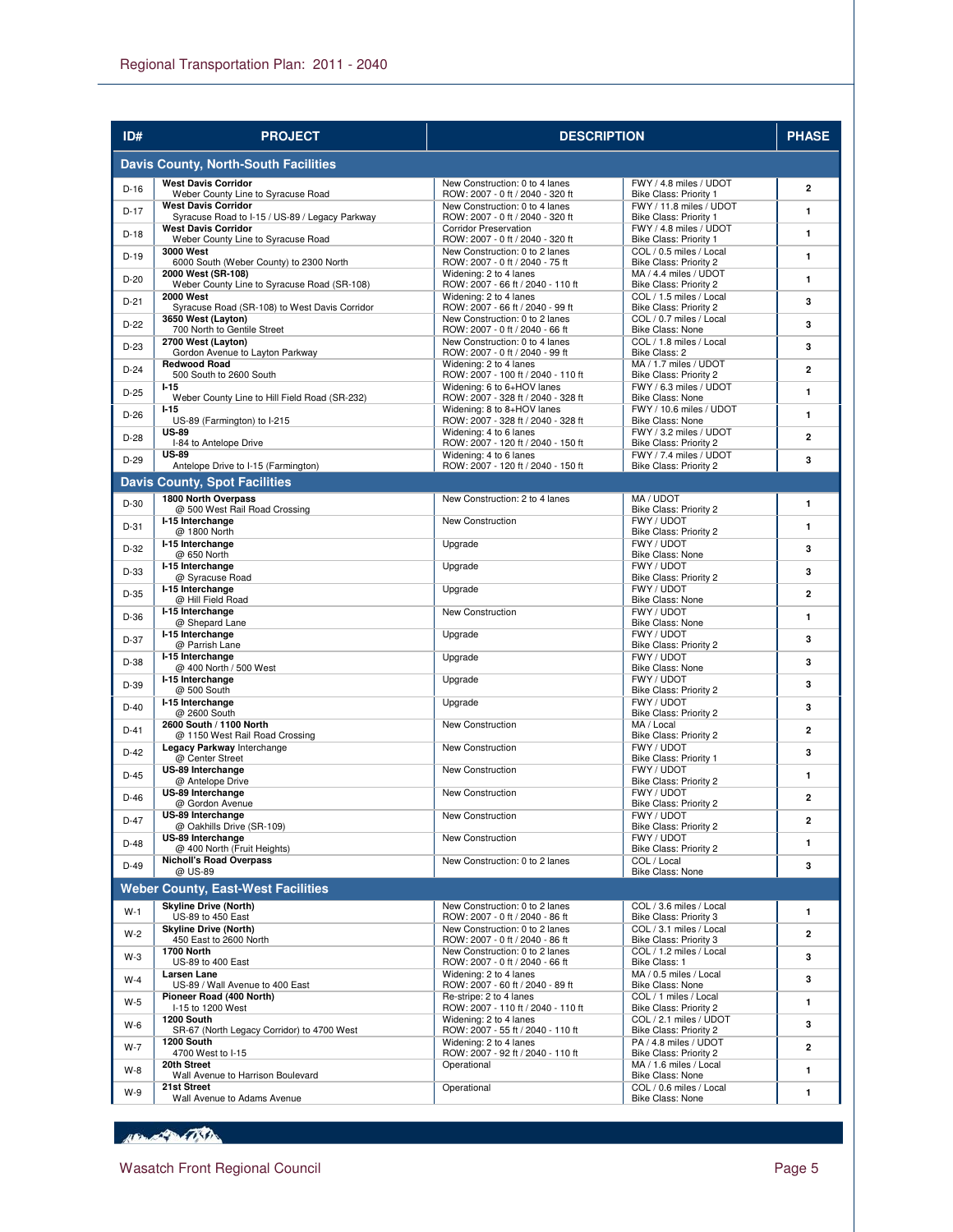| ID#    | <b>PROJECT</b>                                                                           | <b>DESCRIPTION</b>                                                  |                                                        | <b>PHASE</b>   |
|--------|------------------------------------------------------------------------------------------|---------------------------------------------------------------------|--------------------------------------------------------|----------------|
| $W-10$ | 24th Street<br>I-15 to Lincoln Avenue                                                    | Widening: 2 to 4 lanes<br>ROW: 2007 - 86 ft / 2040 - 110 ft         | MA / 1.6 miles / UDOT<br>Bike Class: Priority 3        | $\overline{2}$ |
| $W-11$ | 2550 South<br>I-15 to 3500 West                                                          | Widening: 2 to 4 lanes<br>ROW: 2007 - 60 ft / 2040 - 86 ft          | COL / 3 miles / Local<br>Bike Class: Priority 3        | 3              |
| $W-12$ | <b>Country Hills Drive</b><br>Adams Avenue to Gramercy Avenue                            | Widening: 2 to 4 lanes<br>ROW: 2007 - 66 ft / 2040 - 99 ft          | MA / 1 miles / Local<br>Bike Class: Priority 2         | $\mathbf{1}$   |
| $W-13$ | 4000 South (SR-37)<br>SR-67 (North Legacy Corridor) to 1900 West (SR-126)                | Widening: 2 to 4 lanes<br>ROW: 2007 - 86 ft / 2040 - 110 ft         | MA / 3.9 miles / UDOT<br>Bike Class: Priority 3        | $\overline{2}$ |
| $W-14$ | Midland Drive (SR-108)<br>3500 West to 1900 West (SR-126)                                | Widening: 2 to 4 lanes<br>ROW: 2007 - 66 ft / 2040 - 110 ft         | MA / 2.9 miles / UDOT<br>Bike Class: Priority 3        | $\mathbf{1}$   |
| $W-16$ | Riverdale Road (SR-26)<br>1900 West (SR-126) to I-84                                     | Widening: 4 to 6 lanes<br>ROW: 2007 - 99 ft / 2040 - 120 ft         | PA / 1 miles / UDOT<br>Bike Class: 3                   | 1              |
| $W-17$ | 5600 South / 5500 South<br>5900 West (Hooper) to 3500 West                               | Widening: 2 to 4 lanes<br>ROW: 2007 - 68 ft / 2040 - 86 ft          | MA / 3.1 miles / UDOT<br>Bike Class: Priority 3        | $\overline{2}$ |
| $W-18$ | 5600 South<br>3500 West to 1900 West (SR-126)                                            | Widening: 2 to 4 lanes<br>ROW: 2007 - 66 ft / 2040 - 99 ft          | MA / 2 miles / UDOT<br>Bike Class: Priority 2 and 3    | $\mathbf{2}$   |
|        | <b>Weber County, North-South Facilities</b>                                              |                                                                     |                                                        |                |
| $W-19$ | SR-67 (North Legacy Corridor)                                                            | <b>Corridor Preservation</b>                                        | FWY / 15.6 miles / UDOT                                | $\mathbf{1}$   |
|        | I-15 (North) to 4000 South<br>SR-67 (North Legacy Corridor)                              | ROW: 2007 - 0 ft / 2040 - 220 ft<br><b>Corridor Preservation</b>    | Bike Class: Priority 1<br>FWY / 3.3 miles / UDOT       |                |
| $W-20$ | 4000 South to Davis County Line                                                          | ROW: 2007 - 0 ft / 2040 - 220 ft                                    | Bike Class: Priority 1                                 | $\mathbf{1}$   |
| $W-21$ | SR-67 (North Legacy Corridor)<br>4000 South to 5500 South                                | New Construction: 0 to 4 lanes<br>ROW: 2007 - 0 ft / 2040 - 220 ft  | FWY / 2.5 miles / UDOT<br>Bike Class: Priority 1       | 3              |
| $W-22$ | SR-67 (North Legacy Corridor)<br>5500 South to Davis County Line                         | New Construction: 0 to 4 lanes<br>ROW: 2007 - 0 ft / 2040 - 220 ft  | FWY / 0.8 miles / UDOT<br>Bike Class: Priority 1       | $\overline{2}$ |
| W-23   | <b>4700 West</b><br>1200 South to 4000 South                                             | Widening: 2 to 4 lanes<br>ROW: 2007 - 82 ft / 2040 - 110 ft         | MA / 3.8 miles / Local<br>Bike Class: None             | 3              |
| $W-24$ | <b>4700 West</b><br>4600 South to 4800 South                                             | New Construction: 0 to 2 lanes<br>ROW: 2007 - 0 ft / 2040 - 66 ft   | COL / 0.3 miles / Local<br>Bike Class: None            | $\mathbf{1}$   |
| $W-25$ | 3500 West<br>1200 South to Midland Drive                                                 | Operational                                                         | COL / 4.6 miles / Local<br>Bike Class: Priority 3      | $\overline{2}$ |
| $W-26$ | 3500 West (SR-108)<br>Midland Drive to Davis County Line                                 | Widening: 2 to 4 lanes<br>ROW: 2007 - 66 ft / 2040 - 110 ft         | MA / 1.6 miles / UDOT<br>Bike Class: Priority 3        | $\mathbf{1}$   |
| W-27   | 1900 West / 2000 West (SR-126)<br>2700 North to 1200 South                               | Widening: 2 to 4 lanes<br>ROW: 2007 - 66 ft / 2040 - 120 ft         | MA / 4.3 miles / UDOT<br>Bike Class: Priority 3        | 3              |
| W-28   | 1900 West (SR-126)<br>Riverdale Road to 5600 South                                       | Widening: 4 to 6 lanes<br>ROW: 2007 - 100 ft / 2040 - 113 ft        | MA / 0.4 miles / UDOT<br>Bike Class: Priority 3        | $\mathbf{1}$   |
| W-29   | $I-15$<br>Box Elder County Line to 2700 North                                            | Widening: 4 to 6 lanes<br>ROW: 2007 - 328 ft / 2040 - 328 ft        | FWY / 2.2 miles / UDOT<br><b>Bike Class: None</b>      | 3              |
| W-30   | $1 - 15$<br>I-84 to Davis County Line                                                    | Widening: 6 to 6+HOV lanes<br>ROW: 2007 - 328 ft / 2040 - 328 ft    | FWY / 2.8 miles / UDOT<br>Bike Class: None             | $\mathbf{1}$   |
| $W-31$ | 600 West<br>Elberta Drive to 2600 North                                                  | Operational                                                         | COL / 0.9 miles / Local<br>Bike Class: None            | $\mathbf{2}$   |
| W-32   | <b>Adams Avenue</b><br>US-89 / Washington Boulevard to Washington Terrace City<br>Limits | Widening: 2 to 4 lanes<br>ROW: 2007 - 86 ft / 2040 - 99 ft          | MA / 0.6 miles / Local<br>Bike Class: 2                | $\mathbf{2}$   |
| W-33   | 450 East / 400 East<br>3300 North to 2600 North                                          | Widening: 2 to 4 lanes<br>ROW: 2007 - 68 ft / 2040 - 89 ft          | COL / 0.8 miles / Local<br>Bike Class: 3               | $\mathbf{1}$   |
| W-34   | <b>Monroe Boulevard</b><br>3100 North to 1300 North                                      | New Construction: 0 to 2/4 lanes<br>ROW: 2007 - 0 ft / 2040 - 86 ft | MA / 2.3 miles / Local<br>Bike Class: 3 and None       | 3              |
| W-35   | <b>Harrison Boulevard</b><br>2600 North to 12th Street                                   | Operational                                                         | PA / 3.8 miles / Local<br>Bike Class: Priority 3       | $\overline{2}$ |
| W-36   | <b>Harrison Boulevard</b><br>12th Street to Country Hills Drive                          | Operational                                                         | PA / 4.7 miles / UDOT<br>Bike Class: Priority 2 & None | 1              |
| W-37   | <b>Harrison Boulevard</b><br>Country Hills Drive to US-89                                | Widening: 4 to 6 lanes<br>ROW: 2007 - 99 ft / 2040 - 123 ft         | PA / 4.8 miles / UDOT<br>Bike Class: Priority 2        | 3              |
| W-38   | <b>US-89</b><br>Harrison Boulevard to I-84                                               | Widening: 4 to 6 lanes<br>ROW: 2007 - 120 ft / 2040 - 120 ft        | FWY / 2 miles / UDOT<br>Bike Class: Priority 2         | 2              |
| W-39   | <b>Skyline Drive</b><br>1. Fern Drive / 2. Ogden City Limits to 1. 4600 South / 2.       | New Construction: 0 to 2 lanes<br>ROW: 2007 - 0 ft / 2040 - 80 ft   | COL / 0.6 miles / Local<br>Bike Class: Priority 3      | 1              |
|        | Eastwood Boulevard                                                                       |                                                                     |                                                        |                |
|        | <b>Weber County, Spot Facilities</b>                                                     |                                                                     |                                                        |                |
| $W-41$ | I-15 Interchange<br>@ 24th Street                                                        | Upgrade                                                             | FWY / UDOT<br>Bike Class: Priority 3                   | $\overline{2}$ |
| W-42   | I-15 Interchange<br>@ Riverdale Road (SR-26)                                             | Upgrade                                                             | FWY / UDOT<br>Bike Class: 3                            | $\mathbf{1}$   |
| $W-43$ | I-15 Interchange<br>@ 5600 South                                                         | Upgrade                                                             | FWY / UDOT<br>Bike Class: 2                            | 3              |
| W-44   | US-89 Interchange<br>@ I-84                                                              | Upgrade                                                             | FWY / UDOT<br>Bike Class: Priority 2                   | 3              |